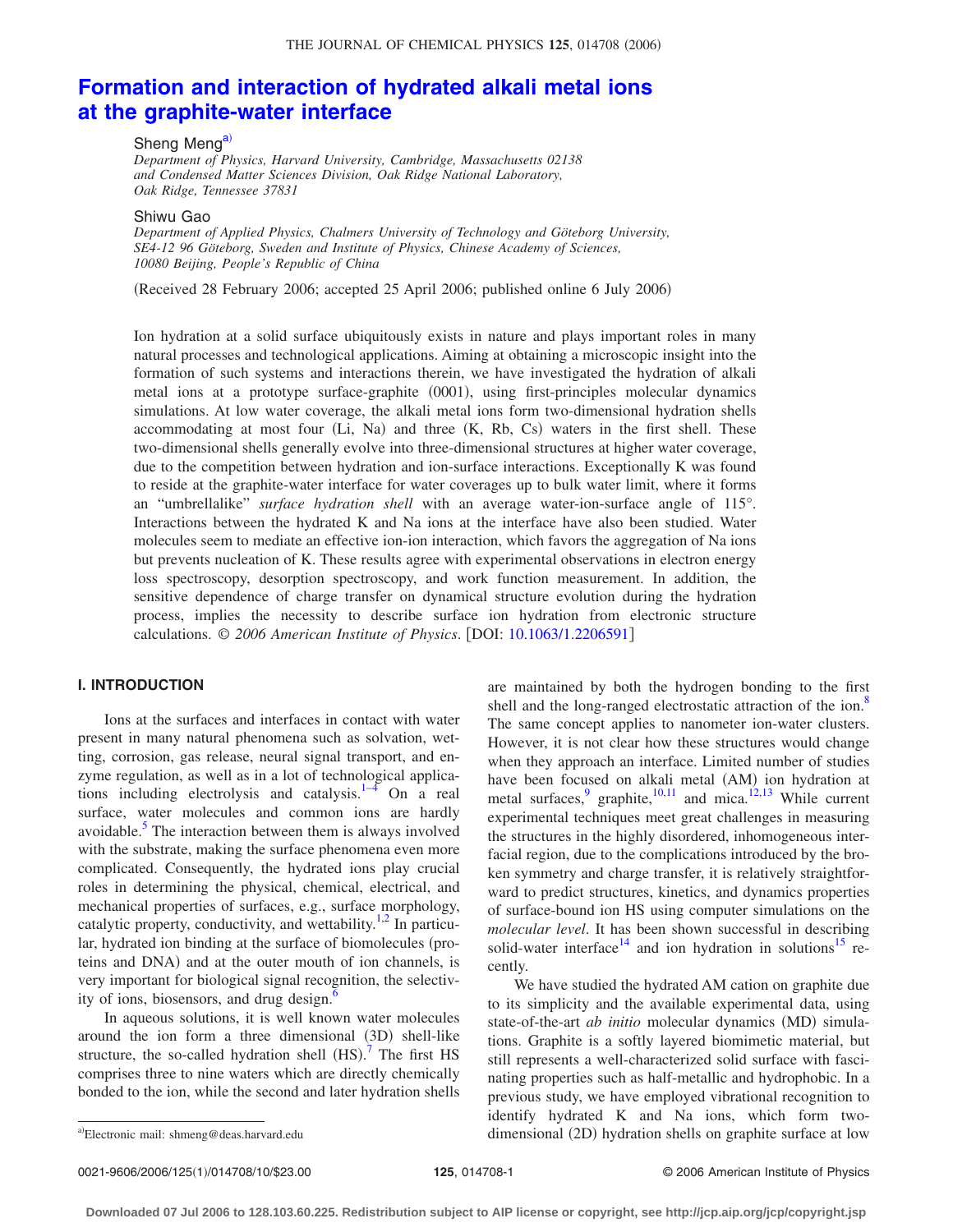water coverage.<sup>16</sup> Here we report our new study with significant extensions. First, we include five alkali metals, Li, K, Na, Rb, and Cs, for a complete comparison and general trend. Second, we extend the study of ion-water clusters to the hydration shell in the presence of bulk liquid water at the water/solid interface. Third, the interaction between hydrated ions at the interface is studied, at various water coverages and cation concentrations. Questions concerning geometrical confinement of the 2D surface, formation of 2D ion hydration shells, general trends for different ions, ion dynamics at low water coverage up to bulk water limit, and ion-ion interaction in the water medium, are addressed in the present work. The finding of the 2D hydration shell of all AM ions on graphite agrees with experimental electron energy loss spectra (EELS).<sup>[10](#page-9-0)</sup> The intriguing competition between hydration and ion-surface interactions at higher water coverages which leads to dissolution of Na and surface HS of K, the water-mediated ion-ion interaction that favors Na ions aggregation and Li, K, Rb, and Cs separations, and work function change upon electron transfer between adsorbates and the graphite surface, again agree with experimental temperature programmed desorption (TPD) measurements and work function data.<sup>11,17,18</sup>

The rest of this paper is organized as follows. We first present in Sec. II the methods and computational details we used, and the systematical check on their validity. Then in Sec. III we present our main results and discussion. Topics include, (i) the bare ion adsorption and (ii) the hydration shell formation of a single alkali metal, including Li, Na, K, Rb, and Cs, on graphite (0001) at low water coverage; (iii) multi-ion hydration and ion-ion interaction mediated by water; (vi) charge transfer as well as work function changes involved in the ion hydration process; and (v) surface hydration dynamics at bulk water/graphite interface. Finally a brief summary is given in Sec. IV.

# **II. METHODS**

The first-principles calculations were performed with the Vienna *ab initio* simulation program,<sup>19</sup> in the framework of density functional theory (DFT). The supercell with periodic boundary condition consists of one layer of graphite sheet in a  $4 \times 4$  unitcell (separated by at least 17 Å), several adsorbed AM atoms, and *n* H<sub>2</sub>O molecules where  $n=1-10$  for clusters, and  $n=37$  for the bulk water limit. The latter corresponds to a density of  $\sim$ 1 g/cm<sup>-3</sup> for water confined between two adjacent graphite sheets. The adsorbed ions and water molecules were put on one side of the slab. For a single AM ion adsorption, this supercell corresponds to an ion coverage of  $1.2 \times 10^{14}$  atoms/cm<sup>2</sup>, and the coverage is two to four times higher if there are two to four AM atoms presented in the supercell. These coverages are comparable to that in the experiment<sup>10</sup> (0.5–5.4 $\times$ 10<sup>14</sup> atoms/cm<sup>2</sup>).

A cutoff of 300 eV in planewave basis and a  $3 \times 3 \times 1$ *k*-point sampling were used. Gaussian smearing at the Fermi level with a width of 0.1 eV was employed. The free energy was extrapolated to zero Kelvin to yield total energies of the systems. This set of parameters assures a convergence of 0.01 eV/atom in total energy. Usually the hydrated structures were determined by *ab inito* MD simulations from many different starting configurations. The energetics were extracted by further relaxation until the forces on every atom which is allowed to relax are less than  $0.05 \text{ eV/A}$ . Spinpolarized calculations are not necessary because the adsorption systems have zero magnetic moment.

In structural search, the AM ions and water molecules were relaxed simultaneously, while the surface graphite layer was fixed. Calculations with the graphene sheet fully relaxed show minor changes in structures and energetics. For example, the change in bond lengths is 0.01 Å for Li–O and 0.05 Å for C–Li, and the change in total energy is as small as 0.001 eV/atom for  $(Li+H<sub>2</sub>O)/graphite$ . In MD simulations, the AM ion and water molecules were allowed to move according to the forces calculated from the converged electronic structure, employing the Born-Oppenheimer approximation. A time step of 0.5 fs was utilized in all MD simulations. The trajectories were collected through a 4 ps production run at 85 K (for water clusters) and 300 K (for bulk water) after equilibrating the system for  $\sim$  1 ps.

The adsorption energy of the AM atoms on the graphite surface is defined by the energy difference between the AM/ graphite system and those for separated graphite and free AM atoms.

$$
E_{ads} = \{E[\text{graphite}] + m \times E[\text{AM}] - E[m(\text{AM})/\text{graphite}]\}/m,\tag{1}
$$

where  $E$  is the total energy of the graphite, the free AM atom, and the whole adsorption system, respectively, and *m* is the number of AM atoms in the supercell. The hydration energy of AM ions in a surface hydration shell, *Eh*, is defined as the mean adsorption energy per  $H_2O$  in the AM+water/graphite system,

$$
E_h = \{E[\text{AM/graphite}] + n \times E[\text{H}_2\text{O}] - E[(n\text{H}_2\text{O} + \text{AM})/\text{graphite}]\}/n.
$$
 (2)

Here  $E$  is the total energy of the AM/graphite, the free  $H_2O$ molecule, and the hydration system, respectively, and *n* is the number of water molecules in the supercell.

We used Vanderbilt ultrasoft pseudopotentials $^{20}$  (USPP) for electron interaction with the ion nuclei, and the PW91 form of exchange-correlation (XC) energy.<sup>[21](#page-9-0)</sup> Semicore *p* electrons are treated as valence electrons. Nonlinear core corrections are included in the USPP for AM atoms. It has been shown that the projector augmented wave (PAW) method $^{22}$  has improved accuracy, especially for calculations of alkali metals. Our comparison with PAW calculations shows negligible structural difference (within 1%) while the energy might shift slightly for AM adsorption on graphite (Table [I](#page-2-0)). The general gradient approximation (GGA) in XC functional is crucial for accurate treatment of the hydrogen bonds in water structures and charge transfer effects which are critical in present calculations. Extensive comparison between different GGA functionals shows that PW91 [and its derivative Perdew-Burke-Ernzerhof<sup>23</sup> (PBE)] has been the most promising for describing the hydrogen bonding, $^{24}$  bulk ice, $25$  and liquid water.<sup>26</sup> In particular, it has been shown to be very successful at surfaces. $27$  For example, the PW91/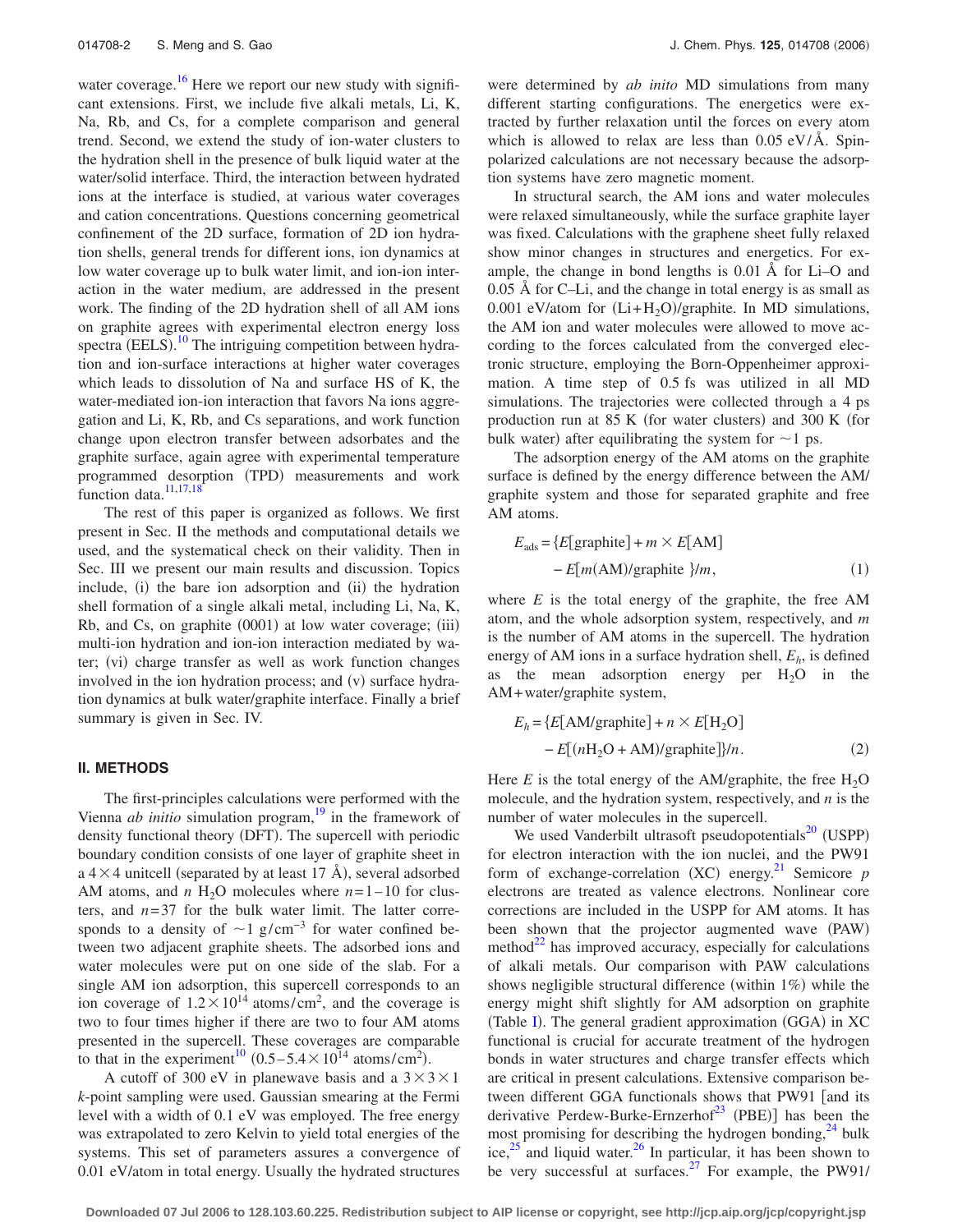<span id="page-2-0"></span>TABLE I. Adsorption heights  $(z_{AM})$  and energies  $(E_{ads})$  for AM=Li, Na, K, Rb, and Cs on graphite (0001) surface. Adsorption on bridge sites has very similar energies and heights as on top sites and is not listed. Numbers in parenthesis are results from PAW-PBE calculations.

|             |                     | Hollow                | Top                 |                       |  |
|-------------|---------------------|-----------------------|---------------------|-----------------------|--|
|             | $Z_{AM}$<br>$(\AA)$ | $E_{\rm ads}$<br>(eV) | $Z_{AM}$<br>$(\AA)$ | $E_{\rm ads}$<br>(eV) |  |
| Li/graphite | 1.69(1.71)          | 1.34(1.28)            | 2.01(2.05)          | 1.04(0.99)            |  |
| Na/graphite | 2.38(2.40)          | 0.75(0.69)            | 2.62(2.62)          | 0.70(0.65)            |  |
| K/graphite  | 2.70(2.70)          | 1.01(0.95)            | 2.83(2.85)          | 0.95(0.89)            |  |
| Rb/graphite | 2.87                | 0.96                  | 2.99                | 0.92                  |  |
| Cs/graphite | 3.22                | 0.97                  | 3.33                | 0.94                  |  |

PBE gives a much smaller mean error (ca.  $5\%$ ) to the XC energy of surfaces than other commonly used functionals, such as the BLYP functional, whose mean error is seven times larger. $27$  For the treatment of surface ion HS, we compared these different XC functionals in a prototype case of Na coadsorbed with a water molecule in Table  $II$ , where they show negligible differences in bond lengths and water orientation but a small difference in hydration energies  $(0.02-0.03$  eV). The reported structure and energy for Li/ graphite  $(1.71 \text{ Å}$  and  $1.36 \text{ eV})$  using more accurate B3LYP functional<sup>28</sup> also compare very nicely with our result.

The much weaker interlayer van der Waals (vdW) coupling of graphite  $[35 \text{ meV (Ref. 29)}]$  $[35 \text{ meV (Ref. 29)}]$  $[35 \text{ meV (Ref. 29)}]$  is neglected. It has been shown the difference of K adsorption on single-layered graphite and multilayer graphite is negligible.<sup>30</sup> We would like to point out here that the fundamental interaction involved in the hydration at the graphite surface is primarily the ionic interaction rather than the weak vdW forces, which are essential in the water-(bare)graphite interaction (ca. 0.16 eV for monomer/graphite<sup>31</sup>) as well as interlayer coupling of bulk graphite. This is due to the ionization of the alkali atoms by the surface, leads to a positively charged ion and a negatively charged surface (the so-called electric double layer). The latter in turn results in strong ionic interactions between the ion and surface  $(0.7-1.3 \text{ eV})$ , and between the ion and water molecules  $(0.5-0.8 \text{ eV})$ . The dipole-dipole interaction between the supercell and its images due to the periodic boundary condition is small. For example, the dipole interaction energy between adjacent adsorbate-graphite layer is  $0.021$  eV for K+5H<sub>2</sub>O/graphite. Whenever this dipole interaction appears large, the separation between adjacent graphite layers is increased to 30 Å to reduce prominent artificial effects due to the finite size of supercell. Moreover, this intercellular dipole-dipole interaction does not contribute to the hydration energy, which is intracellular.

### **III. RESULTS AND DISCUSSION**

## **A. Adsorption and ionization of alkali atoms on graphite**

Before studying the hydration process, we have calculated the adsorption of bare alkali metal atoms including Li, Na, K, Rb, and Cs on graphite (0001) surface. The heights and binding energies at the top and hollow sites are given in Table I. As bridge sites adsorption has very similar energies (difference  $\leq$  0.01 eV) and bond lengths ( $\leq$  0.04 Å) as on top sites, they are omitted in the table. The numbers in the parenthesis are results from more accurate PAW calculations using PBE exchange-correlation functional, which agree with the USPP-PW91 result very well. All AM atoms prefer to adsorb at the hollow site. This result seems to be a general feature of alkali metal atoms on graphite and carbon nanotubes. $32$  The energy difference between the two adsorption sites diminishes as the atomic number increases. It is the largest for Li  $(0.30 \text{ eV})$ , but almost negligible for Cs (0.03 eV). The adsorption energy does not show a monotonic variation with the atomic number. In particular, the Na atom has a substantially lower binding energy (0.75 eV) compared with other atoms. The adsorption height, on the other hand, increases gradually from Li to Cs. It can be attributed to the gradual increase of their ionic radii. The nonmonotonic behavior in the adsorption energy indicates that intrigue interaction beyond the simple picture of ionicity of AM atoms may be operative in the AM-graphite systems.

In order to understand the bonding nature of AM atoms on graphite, the density of states (DOS) for graphite (0001) surface and the projected DOS for the *s* electrons of ad-sorbed K and Na, as specific examples, are plotted in Fig. [1.](#page-3-0) As commonly observed, the graphite has a semimetal behavior whose DOS shows a minimum of zero at the Fermi level. Upon adsorption, both K 4*s* and Na 3*s* orbitals lie dominantly above the Fermi level, indicating a significant electron donation (approximately 0.7 electron) from K or Na to the graphite surface. In addition, the K 4*s* orbit is shifted 0.1 eV further above the Fermi energy than Na 3*s* to deplete more electrons, indicating K is further ionized than Na, a consequence of larger polarizability of the former. The DOS for other AM atoms has the same feature, i.e., all of them have an *s* orbit greatly depleted right above Fermi energy. Therefore an adsorbed AM atom is largely ionized upon adsorption

TABLE II. Comparison between different exchange-correlation functionals for a prototype system of a Na and a water molecule coadsorbed on graphite (0001). The adsorption height of Na, the ONa and OH bond lengths, the bond angles, and the water hydration energy (in units of angstrom, degree, and eV) are compared.  $\angle$ NaOH' and  $\angle$ HOH is the angle the ONa bond makes to the water plane and the internal water binding angle, respectively.

| Functional  | $z_{\rm Na}$ | $d_{\text{ONa}}$ | $\angle$ NaOH | $d_{\text{OH}}$ | $\angle$ HOH | $E_h$ |
|-------------|--------------|------------------|---------------|-----------------|--------------|-------|
| <b>PW91</b> | 2.378        | 2.337            | 127.69        | 0.978           | 103.92       | 0.70  |
| PBE         | 2.372        | 2.357            | 126.63        | 0.986           | 103.63       | 0.73  |
| <b>BLYP</b> | 2.387        | 2.353            | 129.16        | 0.987           | 103.84       | 0.68  |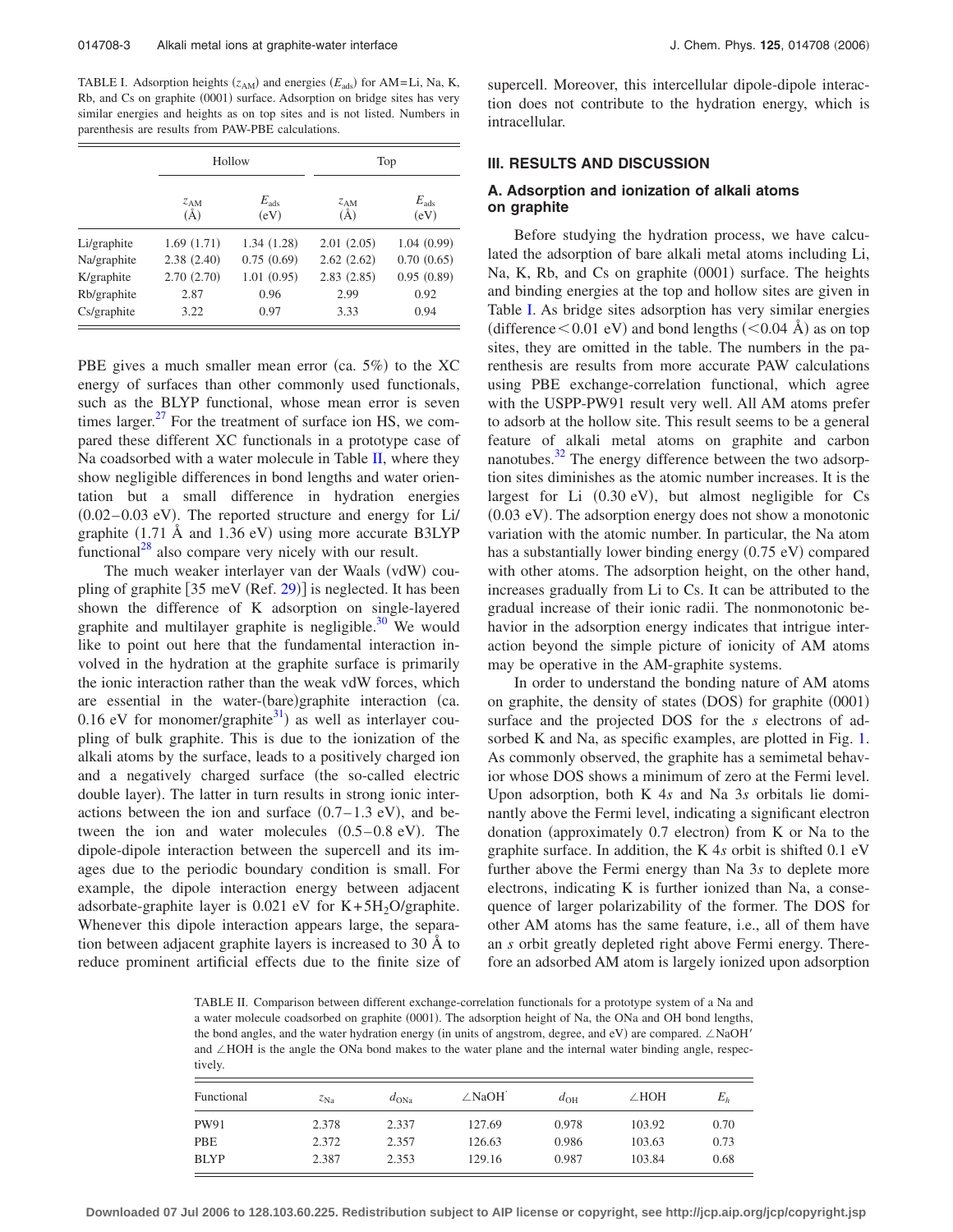<span id="page-3-0"></span>

FIG. 1. (Color online) Upper panel, the density of states (DOS) of graphite (0001) surface; lower panel, projected DOS for the *s* electrons of adsorbed K and Na on graphite. The dot-dashed line indicates the Fermi level.

on graphite, forming strong ionic AM-graphite bonds. This conclusion is consistent with the measured x-ray adsorption spectrum of K/graphite.<sup>33</sup> The ionized electron is distributed mainly in a narrow region between the ion and the atomic plane of graphite, as shown by the plane-averaged charge density of the transferred K 4*s* and Na 3*s* electrons in Fig. 2. The center of the graphite sheet is positively charged, while two maxima of electron density locate at  $z=0.85$  Å and *z*=−0.42 Å from the surface, respectively. Here the direction *z* is the surface normal. Detailed analysis suggests that the ionized electron is populated in the hybridized  $s + p_z$  state on the six neighboring carbon atoms. This can be clearly seen from the 2D charge distribution in the  $z=0.85$  Å plane as shown in Fig. 3. Other AM atoms also show qualitatively the same picture.



FIG. 2. (Color online) Planar averaged charge distribution of the K 4s and Na 3s valence electrons along the surface normal (z direction), upon their adsorption on graphite. The charge density is calculated from the density difference between K(Na)/graphite and free graphite (only *s* electrons are treated as valence for K and Na). Charge around a free K atom is also shown as the dotted line. The positions of  $K(Na)$  and the graphite surface are indicated by horizontal lines.



FIG. 3. (Color online) (a) Top view and (b) side view of two-dimensional charge distribution in the plane 0.85 Å above the graphite surface for K/graphite. Small (big) balls represent the atom positions of C (K) projected on the plane.

The calculated results compare well with available experiments and other calculations. For example, the adsorption energies of K  $(1.01 \text{ eV})$  and Na  $(0.75 \text{ eV})$  in Table [I](#page-2-0) agree well with the measured values of  $1.15$  eV (K) and  $0.77$  eV (Na), $^{10,11}$  $^{10,11}$  $^{10,11}$  respectively. Early calculations using B3LYP functional and finite graphite sheet also gave an adsorption energy of 1.36 eV  $(1.09 \text{ eV})$  and height of 1.71 Å  $(2.03 \text{ Å})$  for Li at the hollow (top) site,<sup>28</sup> which are in good agreement with our results in Table [I.](#page-2-0) Such comparisons justify the validity of our approach in the treatment of AM atoms on graphite surface.

### **B. Hydration shells at low water coverage**

In the previous study,<sup>16</sup> the hydration structure of the K ion and water was studied in detail. Here we extend this study to other AM ions.

As found in the previous study, $16$  the microscopic structures of  $K+nH_2O$ , with  $n=1-10$ , can be categorized by three types. Type I,  $n \le 3$ , the first hydration shell; Type II,  $4 \le n \le 6$ , the second hydration shell in 2D; and Type III,  $n \ge 7$ , three-dimensional shell structure. These structures are depicted in Fig. [4](#page-4-0) in detail. Different from the case in free clusters, the shell structures are strongly modified by the presence of the surface, which breaks the symmetry of the shells mechanically and polarizes the electronic distribution of the shells through the ionized charge on the graphite sheet.

**Downloaded 07 Jul 2006 to 128.103.60.225. Redistribution subject to AIP license or copyright, see http://jcp.aip.org/jcp/copyright.jsp**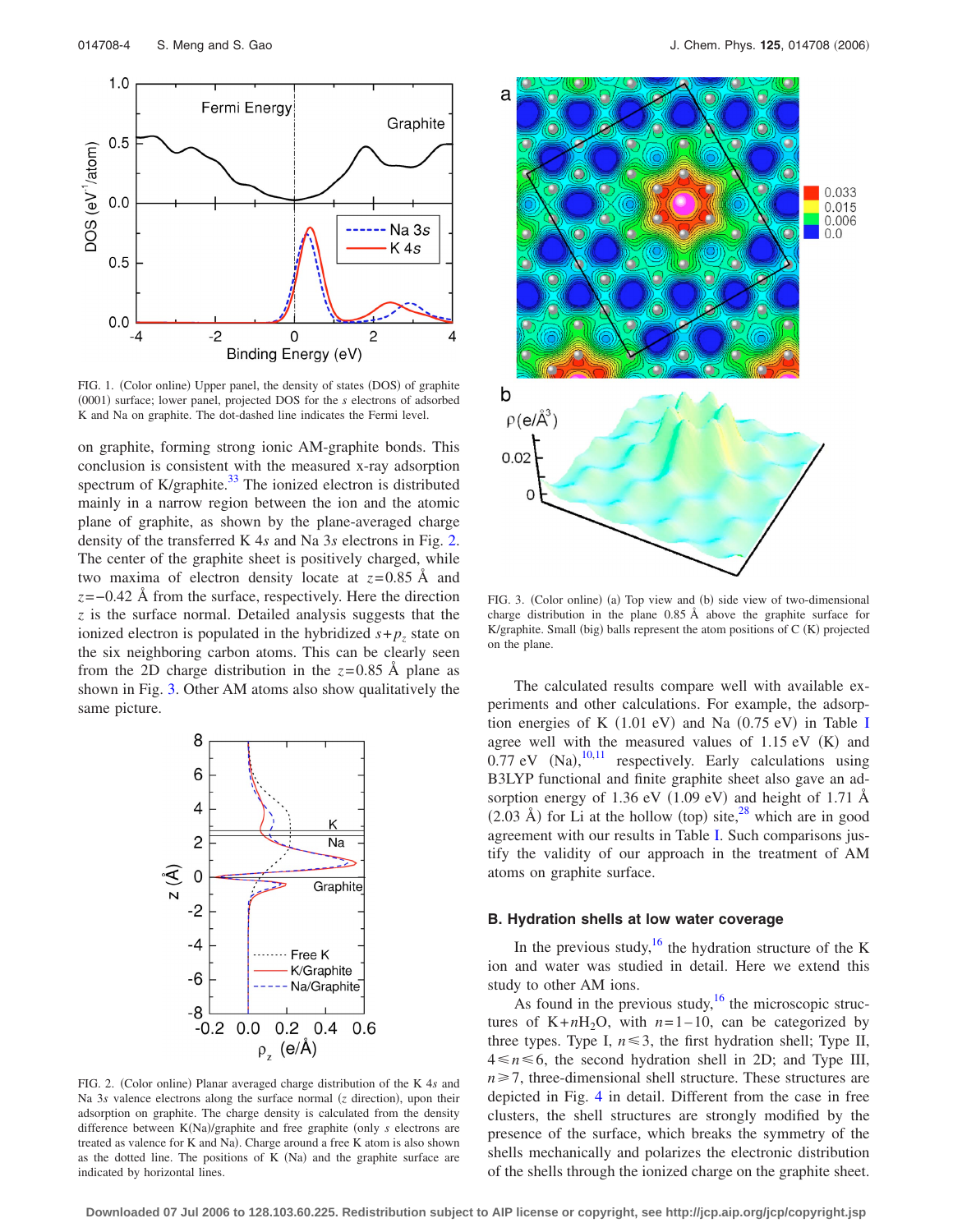<span id="page-4-0"></span>

FIG. 4. (Color online) The 2D hydration structures for K and  $K+nH_2O$ , *n*  $= 1-6$ , on the graphite surface. (a)–(g) Top views; (h)–(n) side views.

Similar to the K case, the shell structures for other AM  $+nH_2O$ /graphite can also be divided into three types: (i) the first hydration shells at  $n=1-4$  for Li and Na, and  $n=1-2$ for Rb and Cs; (ii) the second 2D shells at  $n=3-6$ , and (iii) the bulk water limit at larger *n*. The details of these hydration structures are summarized in Table III. In particular, most of these hydration shells exhibit a rather flat structure or compressed tetrahedral structure. The  $H<sub>2</sub>O$  molecules in first shell are at approximately the same height as the AM ion



FIG. 5. (Color online) Hydration energy as a function of the number of  $H_2O$ molecules in the most stable hydration structures for Li, Na, K, Rb, and Cs on graphite.

above the surface. The averaged O–M bond length,  $d_{OM}$ , increases from Li to Cs: 2.039 Å (Li), 2.338 Å (Na), 2.819 Å (K), 2.880 Å (Rb), and 3.215 Å (Cs). The adsorption height of the ion (and its HS) increases with increasing AM ion radii and water coverage. The trends in bond length and adsorption height can be understood from the ionic radii of AM atoms and the energetics of hydration discussed below.

The calculated hydration energies for the AM ions are shown in Fig. 5 for *n* up to 6. Two general features can be found. First, the hydration energy decreases as the atomic

TABLE III. The most stable hydration shell structures and their hydration energies  $(E_h)$ , for alkali metals (AM=Li, Na, K, Rb, and Cs) coadsorbed with *n* H<sub>2</sub>O on graphite (0001), with  $n=1-6$ . Here  $z_{AM}$  is the adsorption heights of the ion above the surface, and  $n_1 + n_2$  specifies the number of water molecules in the first  $(n_1)$  and second  $(n_2)$  shell at a given number of waters  $n=n_1+n_2$ . Energies and distances are in eV and angstrom, respectively.

| $\boldsymbol{n}$    | 1       | $\mathfrak{2}$ | 3       | $\overline{4}$ | 5       | 6          |
|---------------------|---------|----------------|---------|----------------|---------|------------|
| $E_h[L_i]$          | 0.83    | 0.78           | 0.73    | 0.65           | 0.64    | 0.62       |
| z <sub>AM</sub>     | 1.861   | 2.073          | 2.670   | 2.923          | 3.334   | 2.407      |
| $n_1+n_2$           | $1 + 0$ | $2 + 0$        | $3 + 0$ | $4 + 0$        | $4 + 1$ | $3 + 3$    |
| $E_h[\text{Na}]^a$  | 0.70    | 0.69           | 0.66    | 0.60           | 0.60    | 0.61       |
| z <sub>AM</sub>     | 2.614   | 2.658          | 4.019   | 4.680          | 5.162   | 5.559      |
| $n_1 + n_2$         | $1 + 0$ | $2 + 0$        | $3 + 0$ | $4 + 0$        | $4 + 1$ | $4+2, 3+3$ |
| $E_h[\mathrm{K}]^a$ | 0.59    | 0.54           | 0.55    | 0.55           | 0.55    | 0.55       |
| z <sub>AM</sub>     | 3.026   | 3.011          | 3.210   | 3.325          | 3.390   | 3.136      |
| $n_1+n_2$           | $1 + 0$ | $2 + 0$        | $3 + 0$ | $3 + 1$        | $3 + 2$ | $3 + 3$    |
| $E_h[Rb]$           | 0.55    | 0.52           | 0.54    | 0.53           | 0.53    | 0.53       |
| z <sub>AM</sub>     | 2.920   | 2.997          | 2.994   | 3.118          | 3.201   | 2.932      |
| $n_1+n_2$           | $1 + 0$ | $2 + 0$        | $2 + 1$ | $3 + 1$        | $3 + 2$ | $3 + 3$    |
| $E_h$ [Cs]          | 0.48    | 0.45           | 0.50    | 0.49           | 0.52    | 0.51       |
| z <sub>AM</sub>     | 3.265   | 3.310          | 3.331   | 3.470          | 3.439   | 3.302      |
| $n_1+n_2$           | $1 + 0$ | $2 + 0$        | $2 + 1$ | $3 + 1$        | $3 + 2$ | $3 + 3$    |

<sup>a</sup> From MD simulations at 85 K.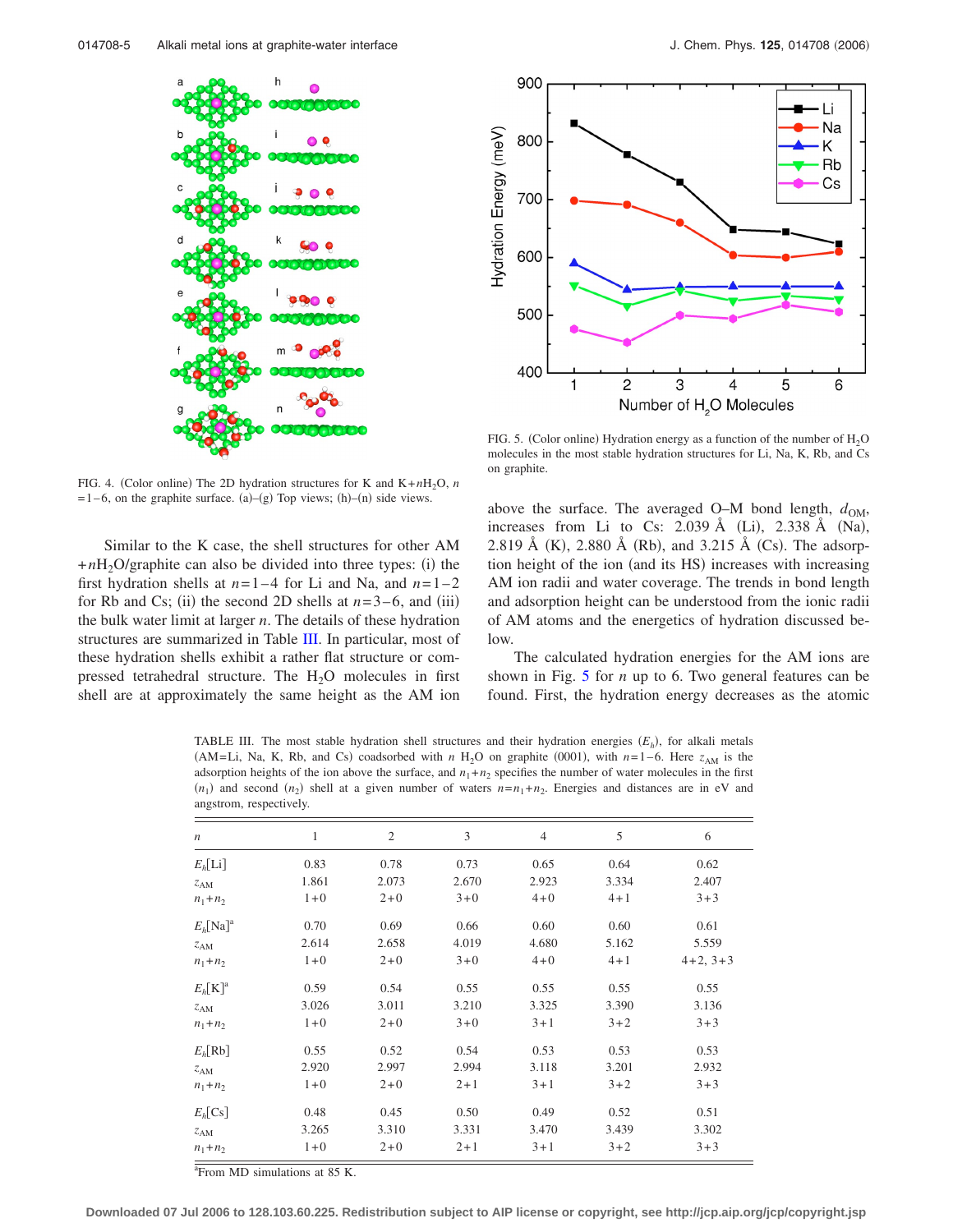TABLE IV. Adsorption energy (in eV/ion) and structural parameters (ionsurface distances and ion-ion distances, in angstrom) for multi-ion adsorption on graphite. "S" refers to "Surface."

|                | $\boldsymbol{n}$   |       | 2     | 3     | 4     |
|----------------|--------------------|-------|-------|-------|-------|
| $nK/G$ raphite | $E_{\rm ads}$      | 1.006 | 0.859 | 0.900 | 0.928 |
|                | $d_{K-S}$          | 2.698 | 2.975 | 3.147 | 3.208 |
|                | $d_{K-K}$          | .     | 4.903 | 4.598 | 4.942 |
| nNa/Graphite   | $E_{\rm ads}$      | 0.748 | 0.797 | 0.910 | 0.889 |
|                | $d_{\text{Na-S}}$  | 2.380 | 2.963 | 2.701 | 3.067 |
|                | $d_{\text{Na-Na}}$ | .     | 3.269 | 3.359 | 3.686 |

number increases from Li to Cs. It is the strongest for Li ion, 0.83 eV for single  $H_2O$ . However, it is still much less than that in bulk water,  $1.42$  eV.<sup>34</sup> Second, the hydration energy for all species seems to converge to each other as more  $H_2O$ molecules are added to the hydration shells. For example, the hydration energy for Li decreases from 0.83 eV for Li  $+1H<sub>2</sub>O$  to 0.62 eV for Li+6H<sub>2</sub>O. In contrast, it increases from 0.45 eV  $(Cs+2H_2O)$  to 0.51 eV  $(Cs+6H_2O)$ . The changes in hydration energy results from the gradual transition from the ion-water interaction to the interwater H bonding. This feature is reasonable because the hydration energy of the ions, defined as the averaged energy gain per  $H_2O$  in the hydration structures, should approach the cohesive energy of the bulk water when more  $H_2O$  molecules are placed around the ions.

It is interesting to note two specific characters of the 2D hydration shells. (i) For all AM a relatively stable hydration shell forms at  $n=6$ , which has a hexagonal geometry with three lower-lying water molecules directly bound to the AM, and the other three upper  $H_2O$  connected to the first shell by hydrogen bonds alternatively  $("3+3")$ , thus forming an umbrellalike structure [Figs.  $4(g)-4(n)$  $4(g)-4(n)$ ]. It resembles the hexagonal building block of the naturally occurring bulk ice Ih, which results in its particular stability. (ii) At  $n=2$ , the Rb and Cs take a "corner" configuration with  $H_2O-AM-OH_2$  angle  $\sim 100^\circ$ , while it takes a straight configuration (H<sub>2</sub>O–AM–OH<sub>2</sub> angle=180°) for Li, Na, and K. Similar trends appear in gas phase shells. $35$ 

# **C. Interaction between hydrated ions**

In order to study the (screened) interaction between (hydrated) ions and its influence on ion hydration at the surface, we investigate ion hydration at higher ion coverages on graphite (0001). For bare two to four ions adsorption on the graphite [coverage  $\sim$  (2.4–2.48)  $\times$  10<sup>14</sup> atoms/cm<sup>2</sup>], adsorption energies and ion separations are calculated, as shown in Table IV. The ions deviate from exact hollow sites. The equilibrium ion-ion separation of an adsorbed dimer is 3.27 Å for Na<sub>2</sub> and 4.90 Å for  $K_2$ , with adsorption energies of 0.797 and 0.856 eV per ion, respectively. Compared with atomic distances in bulk body-centered-cubic (bcc) metals, the K-K separation at surface is larger than that in bulk  $(4.61 \text{ Å})$ , while the Na–Na is shorter than in bcc Na  $(3.72 \text{ Å})$ . The interaction between adsorbed ions also introduces an elongation of the ion-surface separation at the level of  $0.3-0.6$  Å. Adsorption of three and four ions has similar behaviors to an

TABLE V. Hydration energies  $(E_h)$ , distances  $(d)$ , and ion coordination numbers (CN) for the hydration of a K dimer  $(K_2)$  with *n* H<sub>2</sub>O on graphite surface. Energies in eV and distances in angstrom.

| n  | $E_h$ | $d_{K-K}$ | $CN(K^1)$     | $d_{K^1-S}$ | $CN(K^2)$ | $d_{K^2-S}$ |
|----|-------|-----------|---------------|-------------|-----------|-------------|
|    | 0.581 | 4.324     |               | 3.007       |           | 3.008       |
| 5  | 0.590 | 4.956     | κ             | 3.094       | 3         | 3.754       |
| 10 | 0.598 | 4.733     | $\mathcal{R}$ | 3.015       | 3         | 5.609       |

ion dimer. The larger K–K separation and smaller Na–Na separation indicate the clustering behavior of Na ions is favored, while K has less interaction between each other. This is further evidenced by the change in adsorption energies. Many Na adsorption *enhances* the Na adsorption energy to 0.05– 0.16 eV/ion higher than single Na; in contrast, the K–K interaction *lowers* the adsorption energy by 0.07–0.14 eV/ion, indicating a repulsive interaction between K ions.

We next study the hydration of the adsorbed ion clusters on graphite. Structures and energies for several representative systems, i.e., an ion dimer coadsorbed with one, five, and ten  $H_2O$  molecules, are listed in Tables V and VI. The separation of K (Na) is around  $4.3-4.9$  Å  $(3.3-3.6$  Å) after hydration, in the same range as bare ion adsorption. This suggests the ion-ion interaction is little perturbed by the hydration process. However, the hydration affects the ionsurface separation much. One of the K ion in the dimer is lifted from the height of 3.0–5.6 Å, from  $K_2+1H_2O$  to  $K_2$  $+10H<sub>2</sub>O$  cases, while the other K remains at 3.0 Å above the surface. This is also true for the Na case, where two Nasurface distances  $\geq 4.0$  Å in the system Na<sub>2</sub>+10H<sub>2</sub>O. In both K and Na cases, the hydration energy is around  $0.6 \text{ eV/H}_2\text{O}$ , in agreement with single ion hydration.

The clustering behavior of Na on the graphite surface is retained after water hydration. Na ions prefer to aggregate and make bonds directly with each other, while the interaction between K ions is mediated by the shared water molecules. For example, water tends to bond only one of the Na in the  $Na<sub>2</sub>$  dimer; on the contrary, water sits between two K in  $K_2$  making two O–K bonds. The K–K distance is shortened by 0.6 Å through the mediation of the  $H_2O$  molecule. MD simulations of  $K_2$  and Na<sub>2</sub> dimers with ten H<sub>2</sub>O at 85 K have confirmed this picture. Na is easy to aggregate with an averaged distance of 3.58 Å, while K is always separated by 5.50 Å on average during the 4 ps trajectory. Similar behavior is expected for systems consisting of three to four ions plus several waters.

The aggregation nature of Na ion on graphite seems to be unique among Li, Na, K, Rb, and Cs. This is due to the weakest bond strength between Na and graphite, as shown in Table [I.](#page-2-0) Among AM studied here, only the adsorption energy

TABLE VI. Same as Table V but for a Na dimer  $(Na<sub>2</sub>)$ .

| п  | $E_h$ | $d_{\text{Na-Na}}$ | $CN(Na^1)$ | $d_{\rm Na}$ <sub>1-S</sub> | $CN(Na^2)$ | $d_{\text{Na}^2-\text{S}}$ |
|----|-------|--------------------|------------|-----------------------------|------------|----------------------------|
|    | 0.595 | 3.326              |            | 3.023                       | $\theta$   | 3.330                      |
| 5  | 0.613 | 3.591              | 4          | 2.937                       |            | 4.249                      |
| 10 | 0.619 | 3.529              | 5          | 4.701                       | 4          | 3.994                      |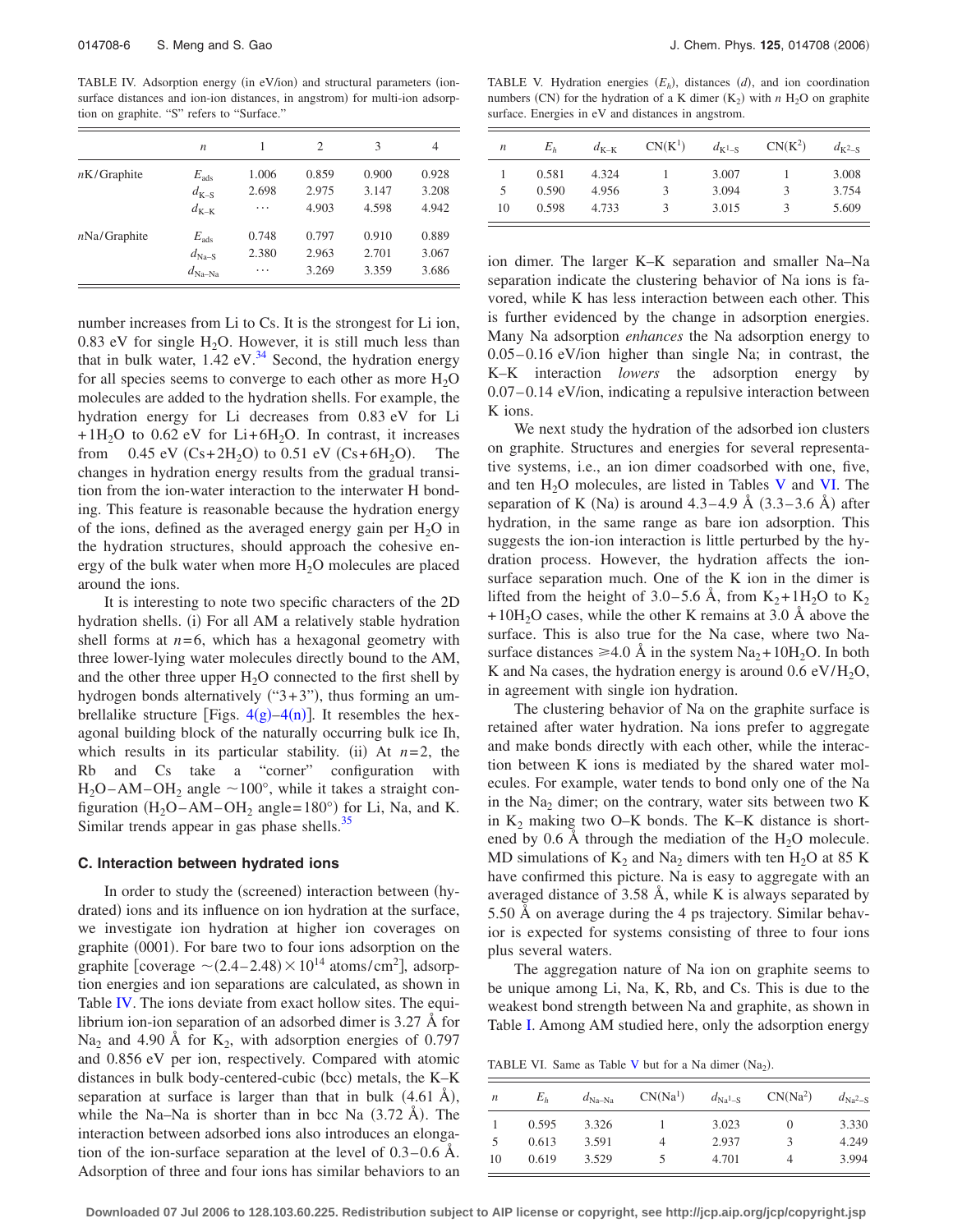

FIG. 6. (Color online) The charge transfer from K (squares) and Na (dots) ion to the graphite surface, in a hydration shell with *n* water molecules.

of Li and Na is less than the corresponding cohesive energy in bulk bcc metals, which is 1.65, 1.11, 0.92, 0.84, and 0.79 eV for Li, Na, K, Rb, and Cs, respectively. Stronger ion-ion attraction than the surface bind energy would favor ion clustering. From the adsorption and hydration energetics we obtained, we could infer that Rb, Cs behaves like K, while Li aggregation might be suppressed by a relatively large diffusion barrier  $(\sim 0.3 \text{ eV})$ , estimated by the energy difference between the hollow site and top site) at a low temperature as 85 K. The aggregation behavior of Na at the water-graphite interface, in contrast with Li, K, Rb, and Cs, agrees with the experimental EELS observation. $11,17$ 

In experiments, large amount of AM adsorption above a critical coverage could introduce chemical reactions forming hydroxides. However, from our simulation on  $K_2+10H_2O$ and  $Na<sub>2</sub>+10H<sub>2</sub>O$  at 85 K we did not observe any water dissociation during the 4 ps long trajectory. In fact the  $Na<sub>2</sub>$ +OH+H/graphite configuration is less stable by 2.4 eV than intact  $H_2O$  adsorption.

## **D. Dynamical charge transfer during hydration**

Charge density analysis shows a strong size-dependent electron transfer from adsorbates to the surface involved in the hydration process. Figure 6 presents number of electrons transferred from K and Na hydration shells to graphite. Charge transfer has been estimated by integrating the K 4*s* (or Na 3s) electron density in the thin region from  $-1.75$  to 1.75 Å above the graphite sheet  $(\Delta z = \pm 1.75$  Å). Free K is more ionized than Na on graphite, losing 0.68*e* (0.61*e* for Na) to the surface. This is consistent with the DOS and charge plot in Figs. [1](#page-3-0) and [2.](#page-3-0) In the initial stage of ion hydration (with  $n=1-2$  waters) more electrons are transferred to the surface than single ion adsorption, either through enhanced ionization or indirect electron transfer from  $H_2O$ . This trend is kept when more water is added to the K shell. However, charge transfer is significantly reduced to  $\sim 0.4e$  when more waters added to the Na shell, due to the large separation between the Na and the surface. From Table [III,](#page-4-0) it is shown that Na ion is lifted from the surface by water at  $n \geq 3$ . This agrees well with experimental estimations that K and Na is partially ionized of 0.6*e* and 0.3*e* by the surface, respectively, at high water coverages (three to four  $H_2O$  per



FIG. 7. (Color online) Calculated work functions of graphite (0001) surface upon Na and water adsorption (circles), and K adsorption (triangle). Dia-monds show the experimental data (Ref. [18](#page-9-0)).

AM).<sup>[10,11](#page-9-0)</sup> Such a dynamical charge effect, which is general to all ionic processes at surfaces, can only be handled to sufficient accuracy in *ab initio* simulations.

To verify the above picture, we point out surface charge transfer is strongly related to work function change upon adsorption, which is a measurable quantity. As simple electrostatic calculation indicates, the work function change  $\Delta\Phi$ is directly related to the change in the surface dipole. In many cases (e.g., in the absence of adsorbate induced multipoles $^{36}$ ), the simple dipole-charge transfer relationship holds, so

$$
\Delta \Phi = \frac{\Delta q_a d\theta_a}{4\pi\epsilon_0}.
$$
\n(3)

Here  $\Delta q_a$  is the charge transfer induced by the adsorbate along surface normal, *d* is the mean distance of charge separation in the dipole layer and  $\theta_a$  is the adsorbate coverage. Figure 7 shows the calculated work functions of the bare graphite surface, the graphite with K and Na adsorptions, and with Na hydration clusters. Comparing work function data with the charge transfer in Fig. 6, suggests a close correlation between them. One notes that Na adsorbate significantly reduces surface work function from 4.3 to 2.6 eV, due to the large charge transfer (0.61*e*) Na introduces to the graphite. K reduces it further to 2.1 eV, because of even larger charge transfer. However, coadsorption with water in certain coverages, does not change the work function significantly. The work function is around 2.4 eV for  $Na+nH<sub>2</sub>O$  as *n* grows from 1 to 9, because the height of HS increases and therefore the induced dipole is kept almost constant. The available experimental data for bare graphite and that with Na adsorbed at the same coverage, are also drawn in Fig. 7, which read 4.5 and 2.8 eV, respectively.<sup>18</sup> The close match between theoretical and experimental data confirms again that the charge transfer effect is captured correctly by our firstprinciples models.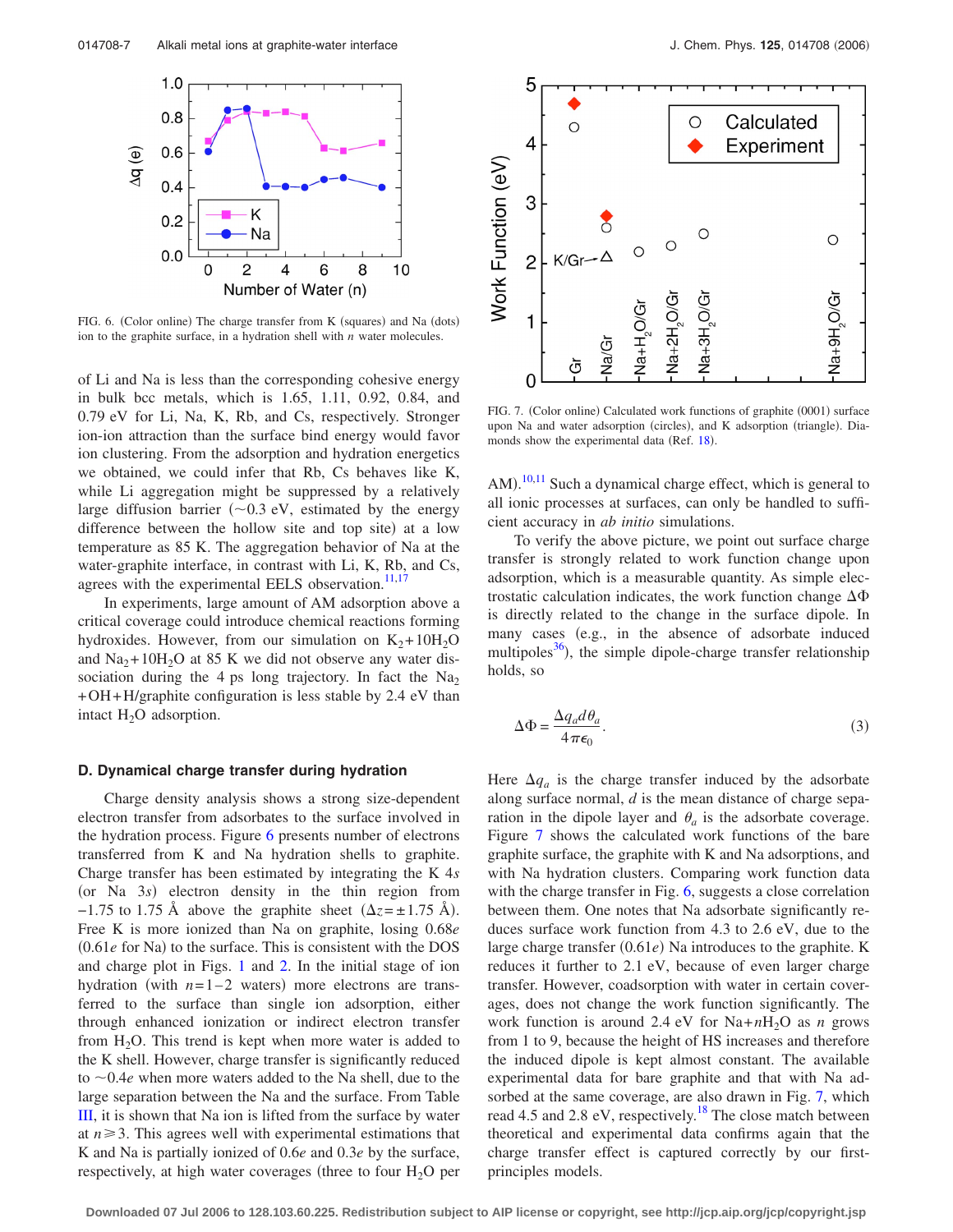<span id="page-7-0"></span>

FIG. 8. (Color online) The ion-surface distance as a function of simulation time at the interface of graphite and bulk water.

## **E. Dynamics of the hydration shells at the liquid water/graphite interface**

Increasing water coverage further beyond the finite-size cluster regime results in water multilayer formation on the surface, and finally reaches liquid water/graphite interface at the bulk water limit. The hydration structure and dynamics at the liquid-solid interface differs significantly from that at low water coverages. For example, a variety of ion species are dissolved by the presence of liquid water while others bind on the solid surface. The latter, so deemed as "sticky" ions, are immensely useful in crystal growth, catalysis, electrolysis, environmental protection, and signal transport. $37$ 

We simulate the liquid water/graphite interface by inserting  $37 \text{ H}_2\text{O}$  between the adjacent graphite sheets, to achieve a water density of  $\sim$ 1 g/cm<sup>3</sup>. The initial configuration of water was taken from classical and subsequent *ab initio* MD simulations of bulk water at 300 K. Water molecules around the ion and close to the interface were subject to modification to make appropriate  $H_2O$ -ion and  $H_2O$ -surface contacts. In the starting configurations, the ions were put in their equilibrium positions on graphite as on bare surface. Separate molecular dynamics simulations of K and Na at the interface have been performed at a constant temperature of 300 K with a time step of 0.5 fs. After equilibrating the system by 1 ps, the trajectories lasting 4 ps long were collected for analysis.

Figure 8 shows the ion-surface distances during the simulation. The K ion stays at the interface all the time at an equilibrium ion-surface distance of 3.2 Å and does not dissolve. In contrast, the average Na-surface distance increases significantly along the simulation from its equilibrium around 2.6 Å to larger than 5 Å. Near the end of the simulation, the Na ion is solvated into liquid water completely. This shows a contrasting behavior between K and Na at the water-graphite interface. K always presents at surface while Na is dissolved. This is consistent with the picture that K is a sticky ion which breaks the hydrogen bond network between water molecules while Na is a "structure former" in water. $37$  Interestingly, it also resembles the well-established concept that larger Cl− presents at the air/water interface while  $F^-$  goes to interior of a water drop.<sup>38</sup> We have also estimated the diffusion coefficient of  $H<sub>2</sub>O$  and ions by ana-



FIG. 9. (Color online) The coordination number of the K and Na ion as a function of simulation time at the water/graphite interface.

lyzing their mean square displacement during the simulation. Water has a diffusion coefficient of 0.21  $\AA^2$ /ps, agrees with other ab initio result of 0.22  $\AA^2/\text{ps}$ ,<sup>39</sup> and experimental value of 0.24  $\rm \AA^2/ps$ .<sup>40</sup> K and Na ions have different diffusion coefficients of 0.17 and 0.33  $\AA^2$ /ps, respectively. However, the large apparent diffusion coefficient of Na may come from increasing heights above graphite due to the short simulation time and initial conditions.

The remarkable difference between K and Na at the graphite-water interface is attributed to the competition between ion hydration and ion-surface interaction. As discussed before, Na atom has the stronger hydration force and smaller binding energy to the surface than K due to its smaller ionic radii and larger electronegativity. Therefore the hydration force wins in the Na case, dissolving Na into liquid water. This is evidenced by the variation in coordination number (CN) of the ions, shown in Fig. 9. CN is defined by the number of water molecules in the first hydration shell, which has the radius of  $3.2 \text{ Å}$  for K and  $2.9 \text{ Å}$  for Na, according to the first minimum in the pair correlation functions of  $g_{\text{OK}}$  and  $g_{\text{ONa}}$ .<sup>[15](#page-9-0)</sup> One notes that the CN of K is around 3 all the time, while the CN of Na increases from 3 to 4–5 gradually along its dissolution trajectory, after which it is exposed to more water molecules where the mechanical confinement of the surface diminishes. It is worth to mention that the more stable HS of Na is believed to play a key role in the selectivity of ion channels, $\frac{41}{1}$  where the energy cost for depriving the hydration shell competes sensitively with the energy gain when entering the channels.

Very interestingly, K binds to the surface and retains its hydration shell structure at the water/graphite interface, just as that at low water coverages. This adds further evidence to the belief that K is a "water-structure breaker," in complementary with the thermodynamic, transport, spectroscopic, and diffraction data in experiments.<sup>37</sup> We refer the K hydration shell, which is stable at the solid-water interface, as a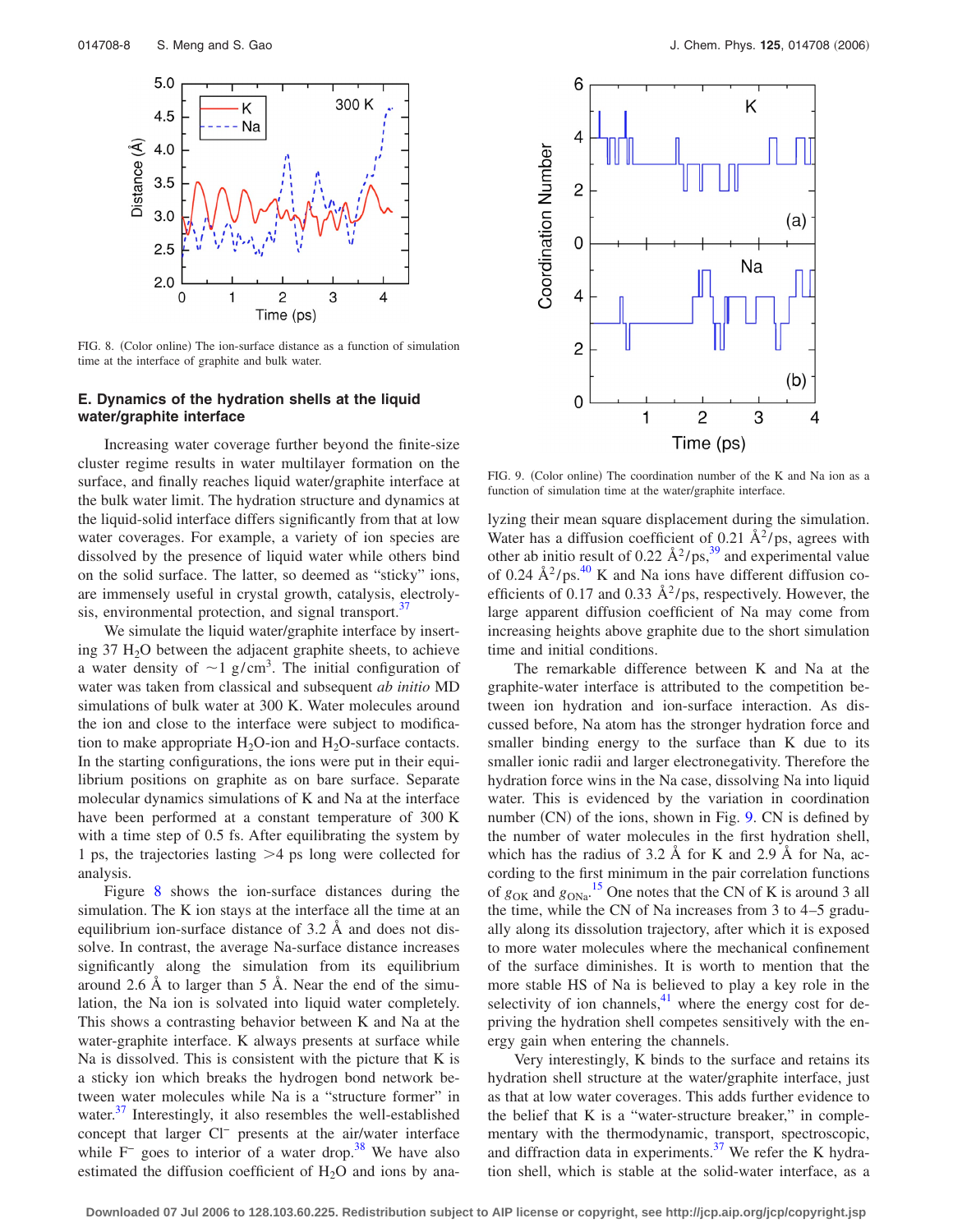

FIG. 10. (Color online) The O-K distances in the first hydration shell of K as functions of simulation time. K accommodates three  $H_2O$  in the first shell on average. Dashed line shows the  $H_2O$  in the second hydration shell perturbs into the first shell temporarily (the first 0.5 ps).

*surface hydration shell*, which differs from the 3D hydration shells in bulk water and gaseous clusters.<sup>35</sup>

It is thus important to explore the structural and dynamical properties of the surface hydration shell identified in the K+water/graphite system. The O–K distances in the shell are plotted as a function of simulation time in Fig. 10. There is a clear separation between the first HS and the second HS. The O–K distances in the first HS oscillate around 2.8 Å with a vibration period of  $\sim$ 150 fs, while those in the second HS has a looser structure with O–K distances >4.5 Å. Exchange of water molecules between the first and the second HS is observed at a time interval of  $2.1 - 2.5$  ps. At time  $t = 2.3$  ps, a  $H<sub>2</sub>O$  in the first HS leaves K, while another  $H<sub>2</sub>O$  originally in the second HS fits in promptly within 0.4 ps, indicating the first shell is rather rigid. The  $H_2O$  molecules in the second HS could also perturb into the first shell temporarily (dashed line), resulting in CN oscillations in Fig. [9.](#page-7-0) However, in Fig. 10, it is clearly shown that K surface HS accommodates three water molecules on average.

Figure 11 shows the geometrical characteristics of the surface HS with respect to the surface plane. The angular distribution of the  $H_2O-K$ -surface angle is calculated from the 4 ps simulation trajectory, and averaged over all the water molecules in the first HS. The maximum of the distribution locates at the O–K-surface angle of 115°, suggesting K forms an umbrellalike shell on the graphite surface (Fig. 11 insert). In this structure, the average O–K–O angle between the water molecules is 95°. Both angles deviate from the ideal tetrahedral angle 109.5° as for the O–K–O in solutions, due to the presence of the surface. These angles might have a minimal dependence on temperature, because the determinative factors—the surface-K and K-water interactions—are less affected by the temperature. Although demonstrated on the model system of K/graphite, the unique umbrella structure could sustain at other solid-liquid interfaces, serving as a possible model for sticky ions at interface.



FIG. 11. (Color online) Angular distribution of the  $H_2O - K$ -surface angle at the water/graphite interface at 300 K. K stays at the graphite surface, forming an umbrellalike surface hydration shell with three  $H_2O$  in the first shell (insert).

## **IV. CONCLUSIONS**

*First success of the hard problem.* As discussed in Sec. II, there have been encountered several severe difficulties in the present-day theoretical treatments of ion hydration at water/graphite interface, such as accurate potentials between ion, water, and the surface, magnificent charge transfer, substrate relaxation, and finite supercell size effects. Despite these difficulties, we have shown in this work the first successful results towards this hard problem, evidenced by consistence with experimental measurements and other theoretical models (different pseudopotentials and XC functionals). Some sacrifices have to be paid in our treatment of water/ graphite interface employing *ab initio* MD simulations and slab models with periodical boundary conditions. For instance, the vdW interaction evolved is neglected, and simulation period is short. How the neglected interaction, the short simulation time, the finite cell size, and the temperature effect will influence the formation and interaction of surface hydration shells would be important in future studies. To summarize our first results towards a complete description of the ion hydration at interfaces, our conclusions are

- $(i)$  All the AM ions studied here, Li, Na, K, Rb, and Cs, bind to the graphite (0001) surface on hollow sites, partially ionized. Na has the weakest bonding to graphite.
- $(ii)$  At low water coverages, AM ions form hydration shells that are different from gas phase. The HS at surface are flat, two-dimensional, due to the mechanical confinement of the surface.
- $(iii)$  Li and Na accommodate four water molecules in the first shell, while K, Rb, and Cs have at most three. This is also confirmed by comparison between the calculated and experimental vibration spectra.<sup>16</sup>
- $(iv)$  Higher coverage of alkali metals introduces ion-ion interactions. Na prefers to aggregate upon hydration, while Li, K, Rb, and Cs does not, due to either the kinetic constrain or thermodynamics. Instead, the ionion interaction in the latter is screened by water.
- $(v)$ Most interestingly, the competition between hydration